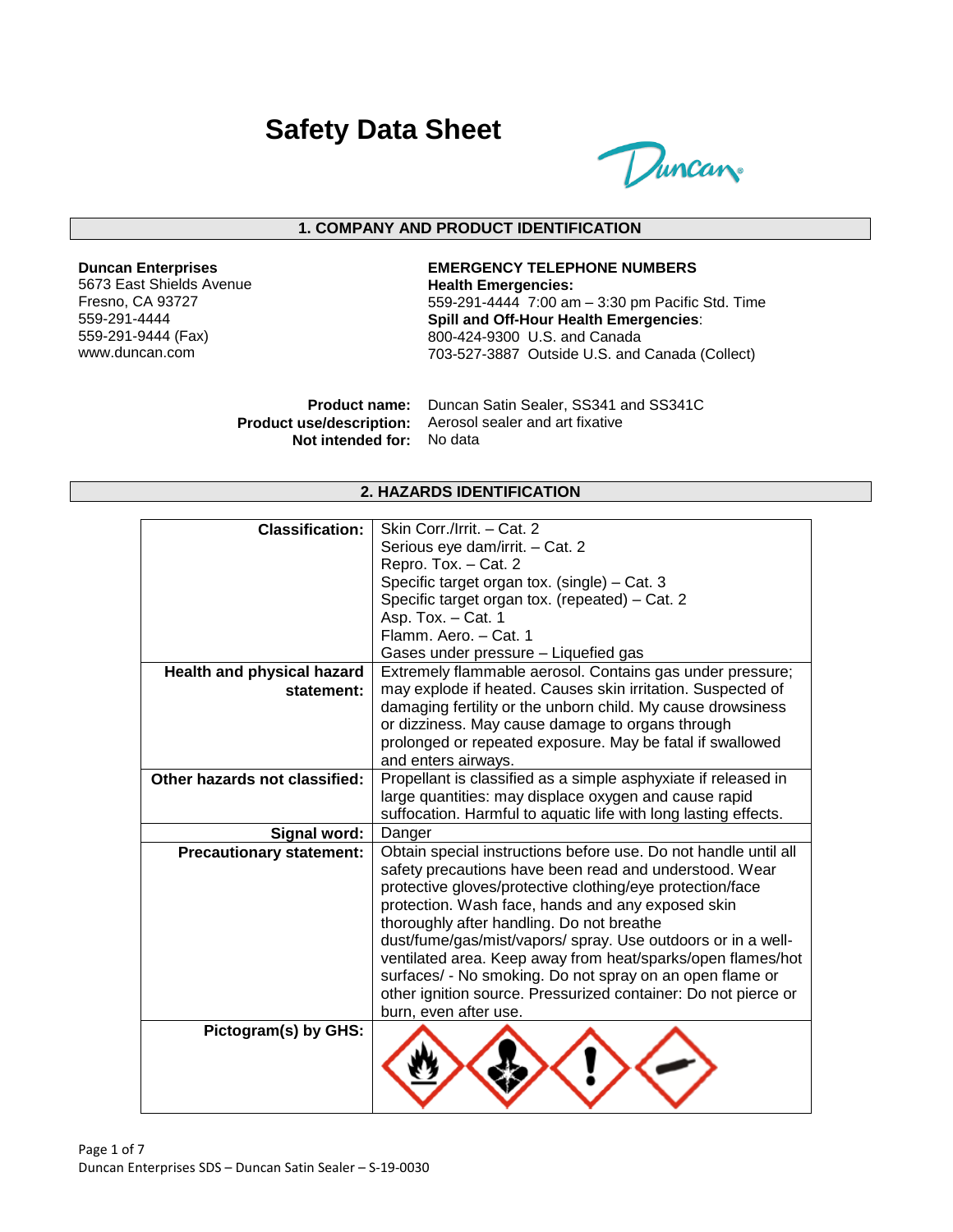## **3. COMPOSITION / INFORMATION ON INGREDIENTS**

## **Detailed formulation is submitted by the client and it is proprietary information.**

Products are made by physical manipulation and chemical reaction from the ingredients. These ingredient chemicals may not exist as its original formula in final products. None of these ingredients are hazardous substances.

#### **Reportable ingredients (if applicable):**

| <b>Identity/Synonym</b>           | <b>CAS Number:</b> | Percentage/Range: |
|-----------------------------------|--------------------|-------------------|
| Toluene                           | 108-88-3           | $25 - 50$         |
| Acetone                           | 67-64-1            | $25 - 50$         |
| Solvent naphtha, petroleum, light | 64742-95-6         | $1 - 3$           |
| aromatic                          |                    |                   |

#### **4. FIRST AID MEASURES**

| <b>General advice:</b>         | If exposed or concerned, get medical advice/attention. When using, do not eat,     |
|--------------------------------|------------------------------------------------------------------------------------|
|                                | drink or smoke. Wash contaminated clothing before reuse. Avoid contact with skin,  |
|                                |                                                                                    |
|                                | eyes or clothing.                                                                  |
| On inhalation:                 | Seek fresh air and keep comfortable for breathing.                                 |
| On skin contact:               | Wash with plenty of soap and water. If skin irritation occurs, get medical         |
|                                | advice/attention. Take off contaminated clothing and wash before reuse.            |
| On eye contact:                | Rinse cautiously with water for several minutes. Remove contact lenses, if present |
|                                |                                                                                    |
|                                | and easy to do. Continue rinsing. If eye irritation persists, seek medical         |
|                                | advice/attention.                                                                  |
| On ingestion:                  | Immediately call a poison center or doctor/physician. Do NOT induce vomiting.      |
| <b>Acute/delayed symptoms:</b> | No information available                                                           |
| <b>Medical advice:</b>         | Treat symptomatically.                                                             |

### **5. FIREFIGHTING MEASURES**

| <b>Extinguishing Media</b>                                      |                  |                                                                       |
|-----------------------------------------------------------------|------------------|-----------------------------------------------------------------------|
| Suitable extinguishing media:                                   |                  | Dry chemical, CO <sub>2</sub> , water spray or alcohol-resistant foam |
| Unsuitable extinguishing media:                                 | Strong water jet |                                                                       |
| <b>Protection of Firefighters</b>                               |                  |                                                                       |
| Specific hazards arising from the chemical:                     |                  | Burning produces heavy smoke. Fire may produce irritating and/or      |
|                                                                 |                  | toxic gases. In the event of fire and/or explosion do not breathe     |
|                                                                 |                  | fumes.                                                                |
| Protective equipment for firefighters:                          |                  | See Section 8 of this SDS.                                            |
| Special precautions / protective equipment                      |                  | Wear self-contained breathing apparatus and protective suit. Cool     |
| for firefighters:                                               |                  | containers with flooding quantities of water until well after fire is |
|                                                                 |                  | out. Do not allow run-off from fire-fighting to enter drains or water |
|                                                                 |                  | courses.                                                              |
| Extremely flammable aerosol<br>Will hazardous combustion occur: |                  |                                                                       |

## **6. ACCIDENTAL RELEASE MEASURES**

| <b>Emergency containment procedures:</b> | Prevent further leakage or spillage if safe to do so.                                                                                                                                                                                                                                                                                                |
|------------------------------------------|------------------------------------------------------------------------------------------------------------------------------------------------------------------------------------------------------------------------------------------------------------------------------------------------------------------------------------------------------|
| Environmental precautions, if any:       | Do not allow into any sewer, on the ground or into any body of water. If<br>the product contaminated lakes, rivers, or sewage, inform appropriate<br>authorities in accordance with local regulations. Prevent further leakage<br>or spillage if safe to do so. Local authorities should be advised if<br>significant spillages cannot be contained. |
| Methods for cleaning up:                 | Dispose of waste product or used containers according to local<br>regulations. Clean with detergents. Avoid solvent cleaners. Dam up.<br>Soak up with inert absorbent material (e.g. sand, silica gel, acid binder,                                                                                                                                  |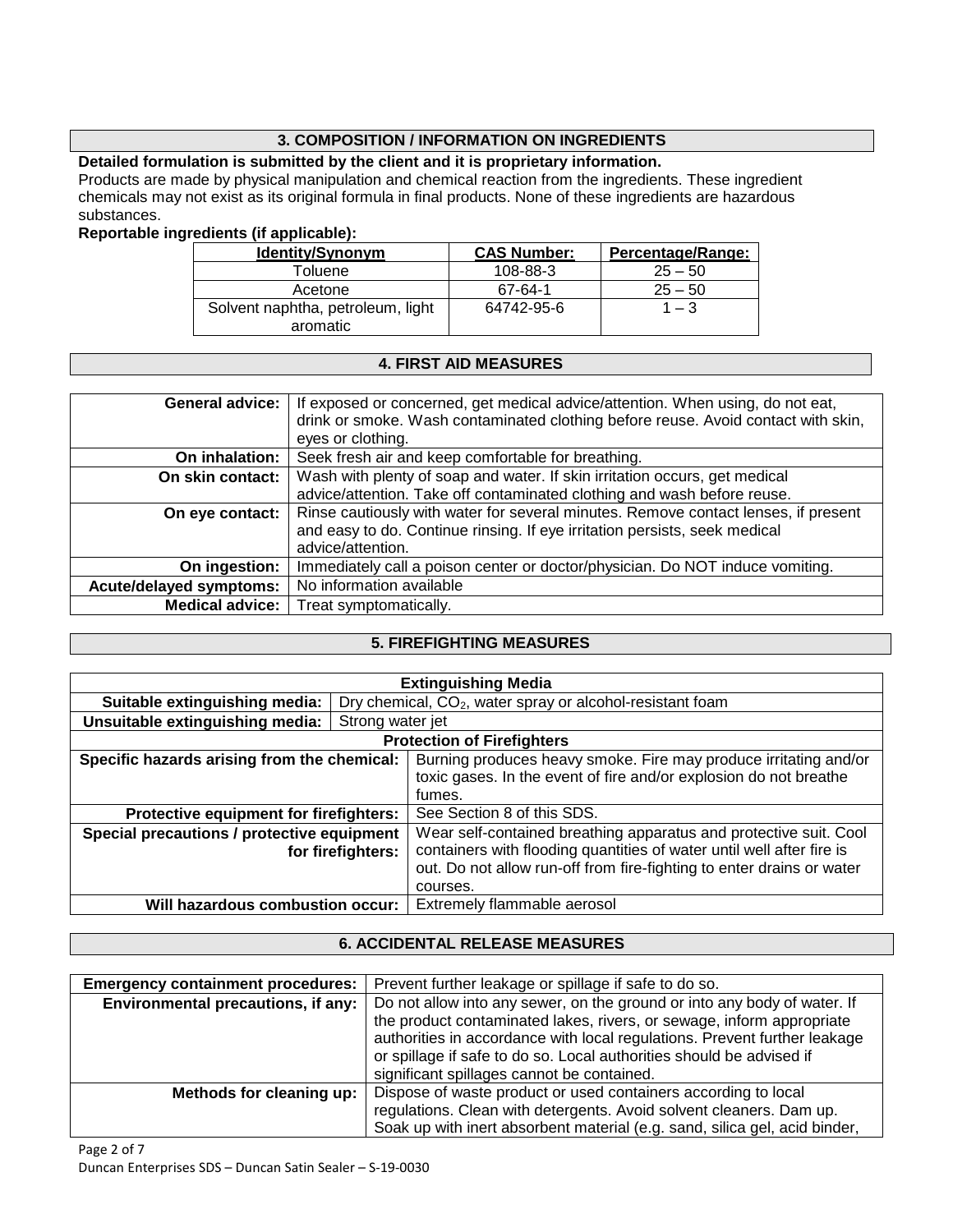|                                                                  | sawdust). Pick up and transfer to properly labeled containers. Clean<br>contaminated surfaces thoroughly. |
|------------------------------------------------------------------|-----------------------------------------------------------------------------------------------------------|
| <b>Personal protective equipment:</b> See Section 8 of this SDS. |                                                                                                           |

#### **7. HANDLING AND STORAGE**

| Safe storage:            | Keep/store only in original container. Store in accordance with local regulations. Keep<br>unauthorized personnel away. Containers that have been opened must be carefully<br>resealed and kept upright to prevent leakage. Keep container tightly closed in a dry                                                                                                                                                                                                                                                                                                                                                                                                                                                                                                                                                                                                                                                                                                          |
|--------------------------|-----------------------------------------------------------------------------------------------------------------------------------------------------------------------------------------------------------------------------------------------------------------------------------------------------------------------------------------------------------------------------------------------------------------------------------------------------------------------------------------------------------------------------------------------------------------------------------------------------------------------------------------------------------------------------------------------------------------------------------------------------------------------------------------------------------------------------------------------------------------------------------------------------------------------------------------------------------------------------|
| Safe handling:           | and well-ventilated place. Protect from sunlight. Store in a well-ventilated place.<br>Prevent the creation of flammable or explosive concentrations of vapor in air and<br>avoid vapor concentration higher than the occupational exposure limits. Operators<br>should wear anti-static footwear and clothing and floors should be of the conducting<br>type. Use personal protection recommended in Section 8 of this SDS. Never use<br>pressure to empty containers. Comply with the health and safety at work laws. Prevent<br>product from entering drains. Vapors are heavier than air and may spread along<br>floors. Vapors may form explosive mixtures with air. Use only with adequate<br>ventilation. Do not breathe dust/fume/gas/mist/vapors/spray. Keep away from heat,<br>sparks, flame, and other sources of ignition (i.e., pilot lights, electric motors, and static<br>electricity). Do not spray on an open flame or other ignition source. Pressurized |
| Known incompatibilities: | container: Do not pierce or burn, even after use.<br>Strong oxidizing agents                                                                                                                                                                                                                                                                                                                                                                                                                                                                                                                                                                                                                                                                                                                                                                                                                                                                                                |

## **8. EXPOSURE CONTROL AND PERSONAL PROTECTION**

#### **Occupational Exposure Limits:**

| <b>Chemical Name</b> | <b>ACGIH TLV</b> | <b>OSHA PEL</b>             |
|----------------------|------------------|-----------------------------|
| Toluene              | TWA: 20 ppm      | TWA: 200 ppm                |
|                      |                  | Ceiling: 200 ppm            |
| Acetone              | STEL: 750 ppm    | TWA: 1000 ppm               |
|                      | TWA: 500 ppm     | TWA: 2400 mg/m <sup>3</sup> |

**Appropriate engineering controls:** Ensure adequate ventilation, especially in confined areas. Provide local exhaust ventilation. In case of insufficient ventilation, wear suitable respiratory equipment.

#### **Individual protection measures, such as PPE (Personal Protective Equipment):**

| <b>Personal Protection Equipment:</b> |                                                                                                                                                                                                                                                                                                                                                                                                                                                                                                                                                                                                                                                                                                                                                                                                |  |
|---------------------------------------|------------------------------------------------------------------------------------------------------------------------------------------------------------------------------------------------------------------------------------------------------------------------------------------------------------------------------------------------------------------------------------------------------------------------------------------------------------------------------------------------------------------------------------------------------------------------------------------------------------------------------------------------------------------------------------------------------------------------------------------------------------------------------------------------|--|
| <b>Respiratory protection:</b>        | When workers are facing concentrations above the exposure limit they must use                                                                                                                                                                                                                                                                                                                                                                                                                                                                                                                                                                                                                                                                                                                  |  |
|                                       | appropriate certified respirators.                                                                                                                                                                                                                                                                                                                                                                                                                                                                                                                                                                                                                                                                                                                                                             |  |
| Eye protection:                       | Wear safety glasses with side shields (or goggles).                                                                                                                                                                                                                                                                                                                                                                                                                                                                                                                                                                                                                                                                                                                                            |  |
| <b>Hand protection:</b>               | There is no one glove material or combination of materials that will give unlimited<br>resistance to any individual or combination of chemicals. Ensure that the breakthrough<br>time of the glove material is not exceeded. Refer to glove supplier for information on<br>breakthrough time for specific gloves. The instructions and information provided by the<br>glove manufacturer on use, storage, maintenance and replacements must be followed.<br>Gloves should be replaced regularly and if there is any sign of damage to the glove<br>material. Always ensure that gloves are free from defects and that they are store and<br>used correctly. The performance or effectiveness of the glove may be reduced by<br>physical/chemical and poor maintenance. Wear protective gloves. |  |
| <b>Skin protection:</b>               | Wear anti-static clothing made of natural fibers or of high temperature resistant<br>synthetic fiber. Wear suitable protective clothing.                                                                                                                                                                                                                                                                                                                                                                                                                                                                                                                                                                                                                                                       |  |
| <b>Thermal protection:</b>            | No information available                                                                                                                                                                                                                                                                                                                                                                                                                                                                                                                                                                                                                                                                                                                                                                       |  |
| General safety and                    | No further information available                                                                                                                                                                                                                                                                                                                                                                                                                                                                                                                                                                                                                                                                                                                                                               |  |
| hygiene measures:                     |                                                                                                                                                                                                                                                                                                                                                                                                                                                                                                                                                                                                                                                                                                                                                                                                |  |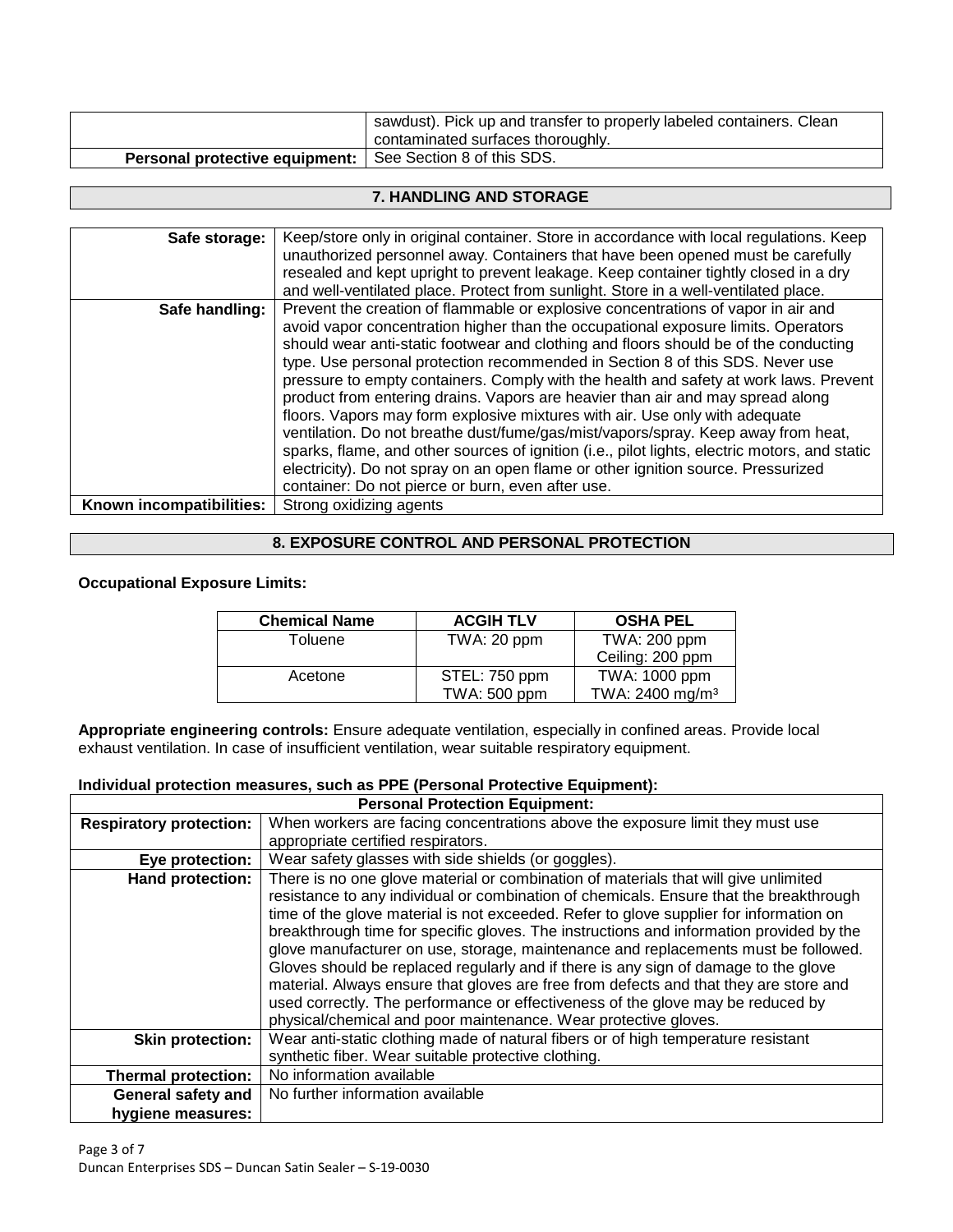# **9. PHYSICAL AND CHEMICAL PROPERTIES**

| <b>Physical state/appearance:</b> | Aerosol                  |
|-----------------------------------|--------------------------|
| Color:                            | Clear                    |
| Odor:                             | Solvent                  |
| Odor threshold:                   | No information available |
| pH:                               | No information available |
| <b>Boiling point/range:</b>       | No information available |
| <b>Melting point/range:</b>       | No information available |
| Flash point:                      | -35°C / -31°F            |
| <b>Evaporation rate:</b>          | No information available |
| Vapor density:                    | No information available |
| Solubility(ies):                  | Not determined           |
| Vapor pressure:                   | No information available |
| <b>Relative density:</b>          | No information available |
| <b>Viscosity:</b>                 | No information available |
| <b>Partition coefficient</b>      | No information available |
| (n-octanol/water), if applicable: |                          |
| <b>Explosive properties:</b>      | No information available |
| Flammability: (solid, gas)        | No information available |
| Flammability limit in air:        | No information available |
| upper/lower                       |                          |
| <b>Autoignition temperature:</b>  | No information available |
| <b>Decomposition temperature:</b> | No information available |

# **10. STABILITY AND REACTIVITY**

| <b>Chemical stability:</b>     | Stable under normal conditions                                 |
|--------------------------------|----------------------------------------------------------------|
| Conditions to avoid:           | Heat, flames and sparks                                        |
| Incompatible materials:        | Strong oxidizing agents                                        |
| <b>Hazardous decomposition</b> | Carbon monoxide, carbon dioxide                                |
| products:                      |                                                                |
|                                | <b>Possibility of hazardous</b>   None under normal processing |
| reactions/polymerization:      |                                                                |

## **11. TOXICOLOGICAL INFORMATION**

| Information on likely routes of exposure:           |                                                 |
|-----------------------------------------------------|-------------------------------------------------|
| Eye contact – serious eye damage or irritation      | Causes serious eye irritation.                  |
| Skin contact - skin corrosion, sensitization or     | Causes skin irritation.                         |
| irritation:                                         |                                                 |
| Ingestion - carcinogenicity/aspiration hazard:      | May be fatal if swallowed and enters airways.   |
| Inhalation - respiratory sensitization/toxicity:    | May cause drowsiness or dizziness.              |
| <b>Symptoms of exposure:</b>                        | See above.                                      |
| Information on toxicological effects:               | No data                                         |
| Delayed or immediate effects:                       | See above.                                      |
| Germ cell mutagenicity:                             | N/A                                             |
| Specific target organ toxicity (single exposure):   | May cause drowsiness or dizziness.              |
| Specific target organ toxicity (repeated exposure): | May cause damage to organs through prolonged or |
|                                                     | repeated exposure.                              |
| Chemicals listed on NTP, IARC or OSHA as a          | N/A                                             |
| carcinogen:                                         |                                                 |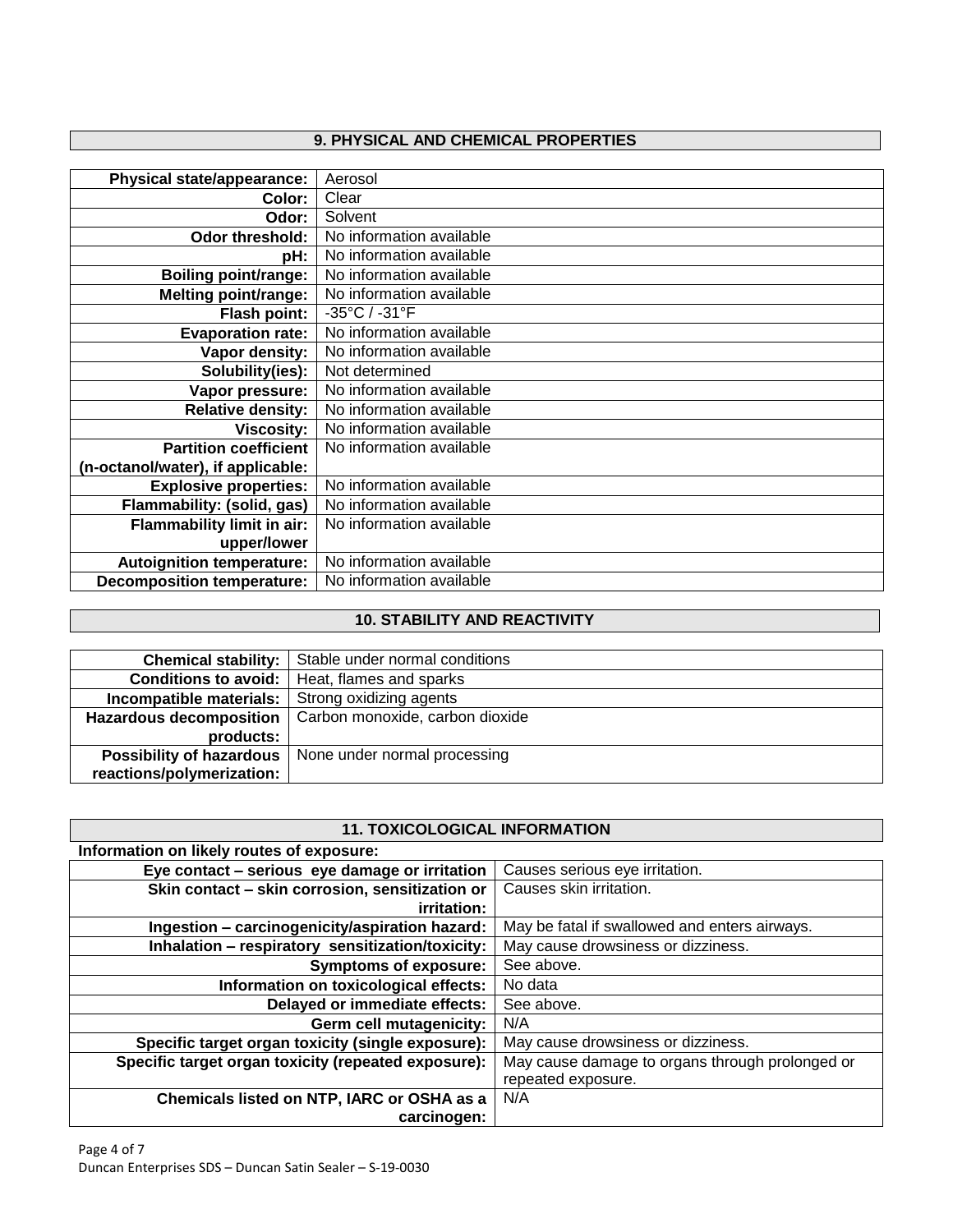| <b>Chemical Name:</b><br>Toluene              | Oral LD50<br>$=$ 2600 mg/kg (rat) | <b>Dermal LD50</b><br>$=12000$<br>mg/kg<br>(rabbit) | <b>Inhalation LC50</b><br>$=12.5$ mg/l (rat)<br>4 h | Percentage |
|-----------------------------------------------|-----------------------------------|-----------------------------------------------------|-----------------------------------------------------|------------|
| Acetone                                       | -                                 |                                                     | $=$ 50100 mg/m <sup>3</sup><br>$(rat)$ 8 h          |            |
| Solvent naphtha, petroleum, light<br>aromatic |                                   | >2000 mg/kg<br>(rabbit)                             | $=3400$ ppm (rat)<br>4 h                            |            |

**\*Estimates for product may be based on additional component data not shown.**

# **12. ECOLOGICAL INFORMATION (NON-MANDATORY)**

|                                                                  | <b>Ecotoxicity:</b>   Harmful to aquatic life with long lasting effects. Prevent product from entering<br>drains. |
|------------------------------------------------------------------|-------------------------------------------------------------------------------------------------------------------|
| <b>Persistence and degradability:</b>   No information available |                                                                                                                   |
| Bioaccumulative potential:   No information available            |                                                                                                                   |
|                                                                  | <b>Mobility in soil:</b>   No information available                                                               |
|                                                                  | <b>Other adverse effects:</b>   No information available                                                          |

# **13. DISPOSAL CONSIDERATIONS (NON-MANDATORY)**

| Disposal instructions: I       | Disposal should be in accordance with applicable regional, national and local laws |  |  |
|--------------------------------|------------------------------------------------------------------------------------|--|--|
|                                | and regulations.                                                                   |  |  |
| <b>Contaminated packaging:</b> | Improper disposal or reuse of this container may be dangerous and illegal. Empty   |  |  |
|                                | containers must be scrapped or reconditioned.                                      |  |  |

# **14. TRANSPORTATION INFORMATION (NON-MANDATORY)**

|                                                                           | <b>DOT</b>            | <b>IMDG</b>              |  | <b>IATA</b> |
|---------------------------------------------------------------------------|-----------------------|--------------------------|--|-------------|
| UN/ID number:                                                             | ORM-D                 | UN1950                   |  | UN1950      |
| Proper shipping name:                                                     | Consumer<br>Commodity | Aerosols                 |  | Aerosols    |
| <b>Transport hazard class:</b>                                            |                       | 2.1                      |  | 2.1         |
| Packing group (if applicable):                                            |                       | ۰                        |  |             |
| <b>Environmental provisions:</b>                                          |                       |                          |  |             |
| No special precautions noted.<br><b>Special Precautions in transport:</b> |                       |                          |  |             |
| Transport in bulk according to Annex II of MARPOL                         |                       | No information available |  |             |
| 73/78 and IBC Code                                                        |                       |                          |  |             |
| <b>Emergency Response Guide Number: 126</b>                               | EmS-No:               | $F-D, S-U$               |  |             |

| <b>Pictograms</b>    |                    |                          |  |  |
|----------------------|--------------------|--------------------------|--|--|
| US:<br>$\sim$ $\sim$ | <b>IATA; IMDG:</b> | <b>Marine Pollutant:</b> |  |  |
| None                 | None               | None                     |  |  |

## **15. REGULATORY INFORMATION (NON-MANDATORY)**

| <b>U.S. Federal Regulations:</b>               |                                                                                |  |
|------------------------------------------------|--------------------------------------------------------------------------------|--|
| <b>TSCA Section 12(b) Export Notification</b>  | This product is manufactured in compliance with all provisions of the          |  |
|                                                | (40 CFR 707, Subpt. D):   Toxic Substance Control Act, 15 U.S. C.2601 et. Seq. |  |
| <b>CERCLA (Superfund) reportable</b>   No data |                                                                                |  |
| quantity (lbs.) (40 CFR 302.4)                 |                                                                                |  |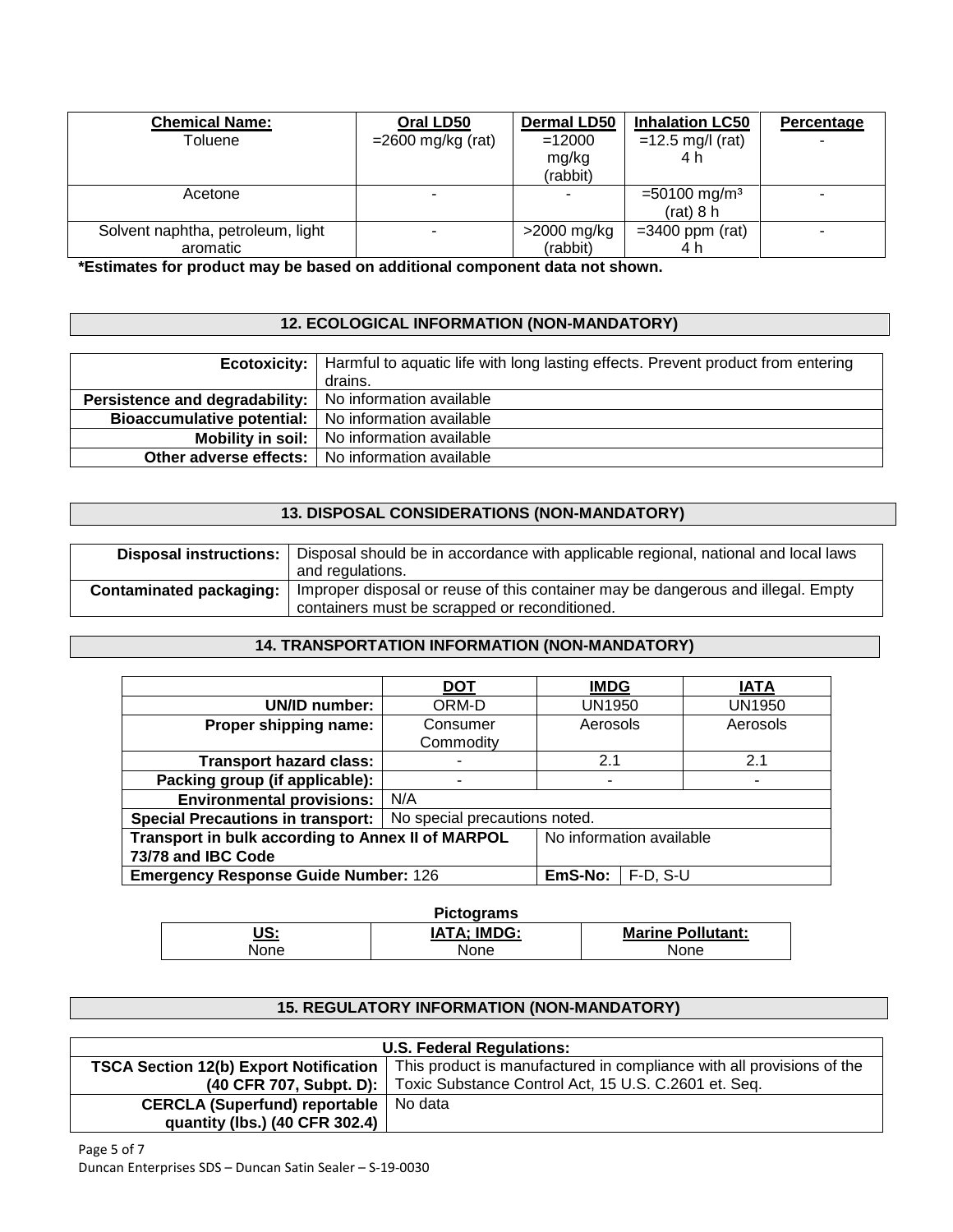| <b>OSHA Specifically Regulated</b><br>Substances (29 CFR 1910.1001-1050): |                                                                                                                  | No data                |                                                                                                  |                                                                                |                                                                                                                   |                           |  |
|---------------------------------------------------------------------------|------------------------------------------------------------------------------------------------------------------|------------------------|--------------------------------------------------------------------------------------------------|--------------------------------------------------------------------------------|-------------------------------------------------------------------------------------------------------------------|---------------------------|--|
| <b>Section 302 Extremely Hazardous</b>                                    |                                                                                                                  | No data                |                                                                                                  |                                                                                |                                                                                                                   |                           |  |
| Substance (40 CFR 355, Appendix A):                                       |                                                                                                                  |                        |                                                                                                  |                                                                                |                                                                                                                   |                           |  |
| <b>Chemical</b>                                                           | <b>CAS</b>                                                                                                       | Reportable             |                                                                                                  | <b>Threshold</b>                                                               | <b>Threshold planning</b>                                                                                         | <b>Threshold planning</b> |  |
| Name:                                                                     | Number:                                                                                                          | <b>Quantity:</b>       |                                                                                                  | planning quantity:                                                             | quantity, lower value:                                                                                            | quantity, upper value:    |  |
| None                                                                      | X                                                                                                                | X                      |                                                                                                  | X                                                                              | X                                                                                                                 | х                         |  |
|                                                                           |                                                                                                                  |                        |                                                                                                  |                                                                                | Superfund Amendments and Reauthorization Act of 1986 (SARA)                                                       |                           |  |
|                                                                           |                                                                                                                  | <b>SARA/Title III:</b> |                                                                                                  | This product does contain substances at or above the reported threshold        |                                                                                                                   |                           |  |
|                                                                           |                                                                                                                  |                        |                                                                                                  | under Section 313, based on available data.                                    |                                                                                                                   |                           |  |
|                                                                           | <b>SARA 304 Emergency release</b>                                                                                |                        | No data                                                                                          |                                                                                |                                                                                                                   |                           |  |
|                                                                           |                                                                                                                  | notification:          |                                                                                                  |                                                                                |                                                                                                                   |                           |  |
|                                                                           | SARA 311/312 (40 CFR 370)                                                                                        |                        | No data                                                                                          |                                                                                |                                                                                                                   |                           |  |
|                                                                           | <b>Hazardous Chemical:</b>                                                                                       |                        |                                                                                                  |                                                                                |                                                                                                                   |                           |  |
|                                                                           | SARA 313 (TRI reporting):                                                                                        |                        |                                                                                                  | <b>Chemical Name:</b><br>Toluene                                               | <b>CAS Number:</b><br>108-88-3                                                                                    | % by wt.<br>$25 - 50$     |  |
|                                                                           | <b>Drug Enforcement Administration</b>                                                                           |                        |                                                                                                  | Not regulated                                                                  |                                                                                                                   |                           |  |
|                                                                           | (DEA) (21 CFR 1308.11-15):                                                                                       |                        |                                                                                                  |                                                                                |                                                                                                                   |                           |  |
| <b>Clean Air Act (CAA) Section 112</b>                                    |                                                                                                                  | No data                |                                                                                                  |                                                                                |                                                                                                                   |                           |  |
|                                                                           | <b>Hazardous Air Pollutants (Haps)</b>                                                                           |                        |                                                                                                  |                                                                                |                                                                                                                   |                           |  |
|                                                                           |                                                                                                                  | List:                  |                                                                                                  |                                                                                |                                                                                                                   |                           |  |
| Clean Air Act (CAA) Section 112(r)<br>No data                             |                                                                                                                  |                        |                                                                                                  |                                                                                |                                                                                                                   |                           |  |
| <b>Accidental Release Prevention</b>                                      |                                                                                                                  |                        |                                                                                                  |                                                                                |                                                                                                                   |                           |  |
| (40 CFR 68.130):                                                          |                                                                                                                  |                        |                                                                                                  |                                                                                |                                                                                                                   |                           |  |
|                                                                           | Safe Drinking Water Act (SDWA):                                                                                  |                        | No data                                                                                          |                                                                                |                                                                                                                   |                           |  |
| <b>Canadian Domestic Substances</b>                                       |                                                                                                                  |                        | All components are listed or exempt from listing.                                                |                                                                                |                                                                                                                   |                           |  |
| List (DSL):                                                               |                                                                                                                  |                        |                                                                                                  |                                                                                |                                                                                                                   |                           |  |
|                                                                           |                                                                                                                  | FDA:                   | No data                                                                                          |                                                                                |                                                                                                                   |                           |  |
|                                                                           | <b>Conforms to Non-Toxic ASTM-</b>                                                                               |                        |                                                                                                  |                                                                                | Products are certified in a program of toxicological evaluation by a nationally                                   |                           |  |
|                                                                           |                                                                                                                  | 4236:                  |                                                                                                  | recognized toxicologist to contain no materials in sufficient quantities to be |                                                                                                                   |                           |  |
|                                                                           |                                                                                                                  |                        |                                                                                                  |                                                                                | toxic or injurious to humans or to cause acute or chronic health problems.                                        |                           |  |
|                                                                           |                                                                                                                  |                        | These products are certified to be labeled in accordance with the voluntary                      |                                                                                |                                                                                                                   |                           |  |
|                                                                           |                                                                                                                  |                        | chronic hazard labeling standard ASTM D-4236. In addition, there is no                           |                                                                                |                                                                                                                   |                           |  |
|                                                                           |                                                                                                                  |                        | physical hazard as defined within<br>29 CFR Part 1910.1200(c).                                   |                                                                                |                                                                                                                   |                           |  |
|                                                                           | This product contains the following chemicals that are known to the State of<br><b>California Proposition 65</b> |                        |                                                                                                  |                                                                                |                                                                                                                   |                           |  |
|                                                                           |                                                                                                                  | <b>Warning:</b>        | California to cause cancer, birth defects, or other reproductive harm:<br>Toluene (CAS#108-88-3) |                                                                                |                                                                                                                   |                           |  |
|                                                                           | <b>EPA Clean Air / Water Act:</b>                                                                                |                        | Not applicable                                                                                   |                                                                                |                                                                                                                   |                           |  |
|                                                                           | <b>EPA Hazardous Wastes:</b>                                                                                     |                        | Not applicable                                                                                   |                                                                                |                                                                                                                   |                           |  |
|                                                                           | Health=3 (Chronic health Hazard); Flammability=4; Physical Hazards=0<br><b>HMIS III Rating:</b>                  |                        |                                                                                                  |                                                                                |                                                                                                                   |                           |  |
|                                                                           |                                                                                                                  |                        |                                                                                                  |                                                                                | Unless a concentration is specified in Section 2 of the SDS, the above chemicals(s) are present in trace amounts. |                           |  |

**\*A "Yes" indicates that all components of this product comply with the inventory requirements administered by the governing country(s).**